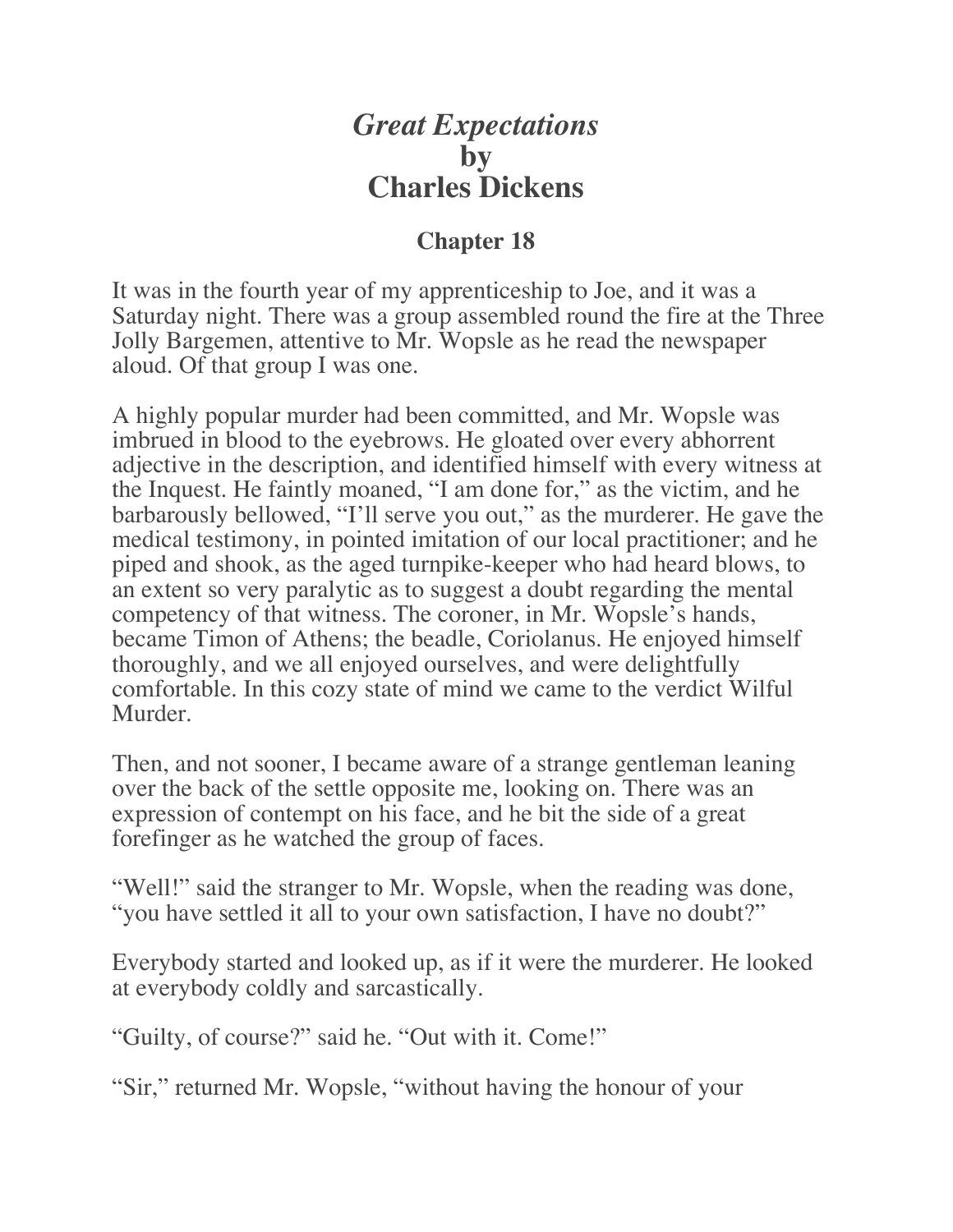acquaintance, I do say Guilty." Upon this, we all took courage to unite in a confirmatory murmur.

"I know you do," said the stranger; "I knew you would. I told you so. But now I'll ask you a question. Do you know, or do you not know, that the law of England supposes every man to be innocent, until he is proved – proved – to be guilty?"

"Sir," Mr. Wopsle began to reply, "as an Englishman myself, I—"

"Come!" said the stranger, biting his forefinger at him. "Don't evade the question. Either you know it, or you don't know it. Which is it to be?"

He stood with his head on one side and himself on one side, in a bullying interrogative manner, and he threw his forefinger at Mr. Wopsle – as it were to mark him out – before biting it again.

"Now!" said he. "Do you know it, or don't you know it?"

"Certainly I know it," replied Mr. Wopsle.

"Certainly you know it. Then why didn't you say so at first? Now, I'll ask you another question;" taking possession of Mr. Wopsle, as if he had a right to him. "Do you know that none of these witnesses have yet been cross-examined?"

Mr. Wopsle was beginning, "I can only say—" when the stranger stopped him.

"What? You won't answer the question, yes or no? Now, I'll try you again." Throwing his finger at him again. "Attend to me. Are you aware, or are you not aware, that none of these witnesses have yet been crossexamined? Come, I only want one word from you. Yes, or no?"

Mr. Wopsle hesitated, and we all began to conceive rather a poor opinion of him.

"Come!" said the stranger, "I'll help you. You don't deserve help, but I'll help you. Look at that paper you hold in your hand. What is it?"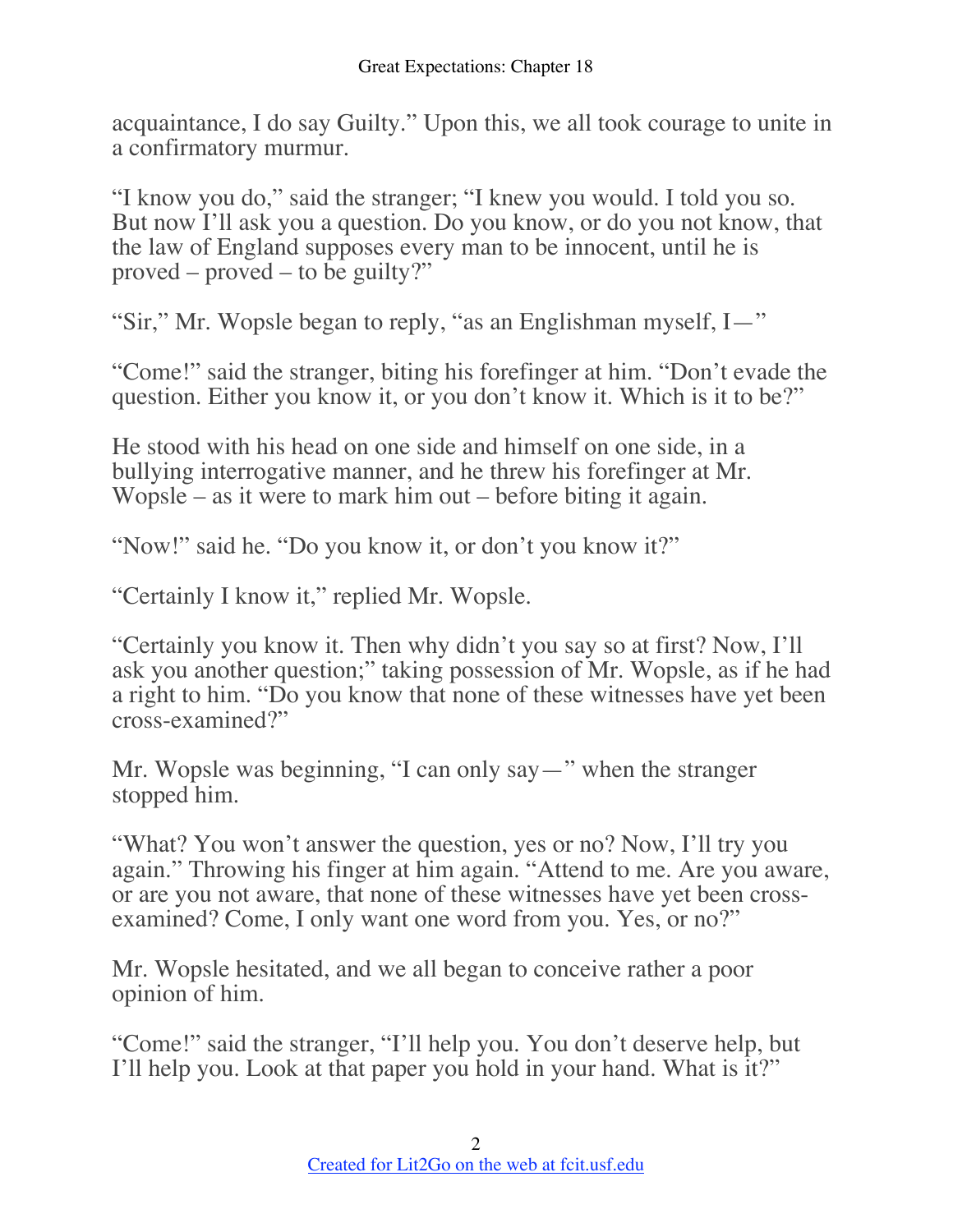"What is it?" repeated Mr. Wopsle, eyeing it, much at a loss.

"Is it," pursued the stranger in his most sarcastic and suspicious manner, "the printed paper you have just been reading from?"

"Undoubtedly."

"Undoubtedly. Now, turn to that paper, and tell me whether it distinctly states that the prisoner expressly said that his legal advisers instructed him altogether to reserve his defence?"

"I read that just now," Mr. Wopsle pleaded.

"Never mind what you read just now, sir; I don't ask you what you read just now. You may read the Lord's Prayer backwards, if you like – and, perhaps, have done it before to-day. Turn to the paper. No, no, no my friend; not to the top of the column; you know better than that; to the bottom, to the bottom." (We all began to think Mr. Wopsle full of subterfuge.) "Well? Have you found it?"

"Here it is," said Mr. Wopsle.

"Now, follow that passage with your eye, and tell me whether it distinctly states that the prisoner expressly said that he was instructed by his legal advisers wholly to reserve his defence? Come! Do you make that of it?"

Mr. Wopsle answered, "Those are not the exact words."

"Not the exact words!" repeated the gentleman, bitterly. "Is that the exact substance?"

"Yes," said Mr. Wopsle.

"Yes," repeated the stranger, looking round at the rest of the company with his right hand extended towards the witness, Wopsle. "And now I ask you what you say to the conscience of that man who, with that passage before his eyes, can lay his head upon his pillow after having pronounced a fellow-creature guilty, unheard?"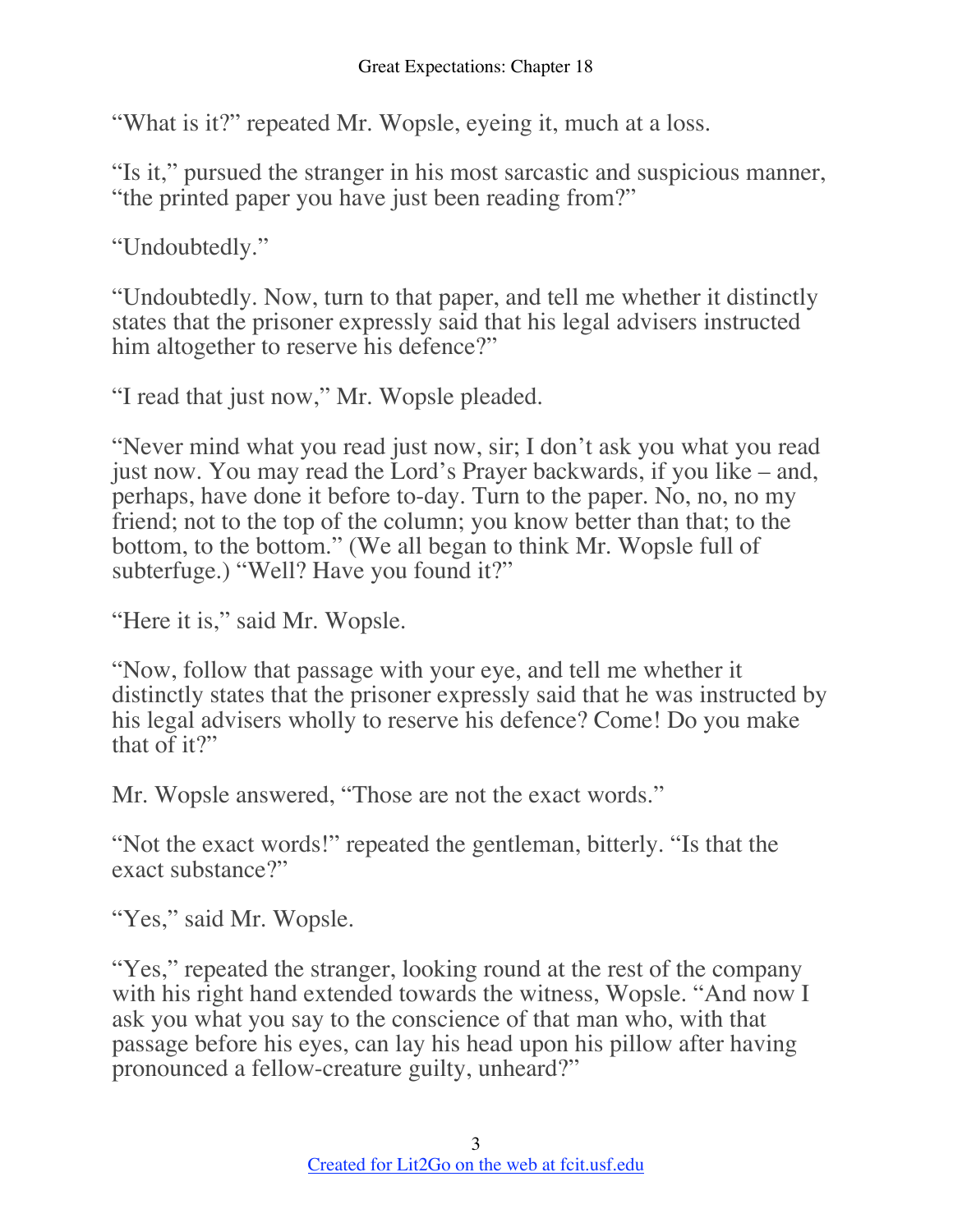We all began to suspect that Mr. Wopsle was not the man we had thought him, and that he was beginning to be found out.

"And that same man, remember," pursued the gentleman, throwing his finger at Mr. Wopsle heavily; "that same man might be summoned as a juryman upon this very trial, and, having thus deeply committed himself, might return to the bosom of his family and lay his head upon his pillow, after deliberately swearing that he would well and truly try the issue joined between Our Sovereign Lord the King and the prisoner at the bar, and would a true verdict give according to the evidence, so help him God!"

We were all deeply persuaded that the unfortunate Wopsle had gone too far, and had better stop in his reckless career while there was yet time.

The strange gentleman, with an air of authority not to be disputed, and with a manner expressive of knowing something secret about every one of us that would effectually do for each individual if he chose to disclose it, left the back of the settle, and came into the space between the two settles, in front of the fire, where he remained standing: his left hand in his pocket, and he biting the forefinger of his right.

"From information I have received," said he, looking round at us as we all quailed before him, "I have reason to believe there is a blacksmith among you, by name Joseph – or Joe – Gargery. Which is the man?"

"Here is the man," said Joe.

The strange gentleman beckoned him out of his place, and Joe went.

"You have an apprentice," pursued the stranger, "commonly known as Pip? Is he here?"

"I am here!" I cried.

The stranger did not recognize me, but I recognized him as the gentleman I had met on the stairs, on the occasion of my second visit to Miss Havisham. I had known him the moment I saw him looking over the settle, and now that I stood confronting him with his hand upon my shoulder, I checked off again in detail, his large head, his dark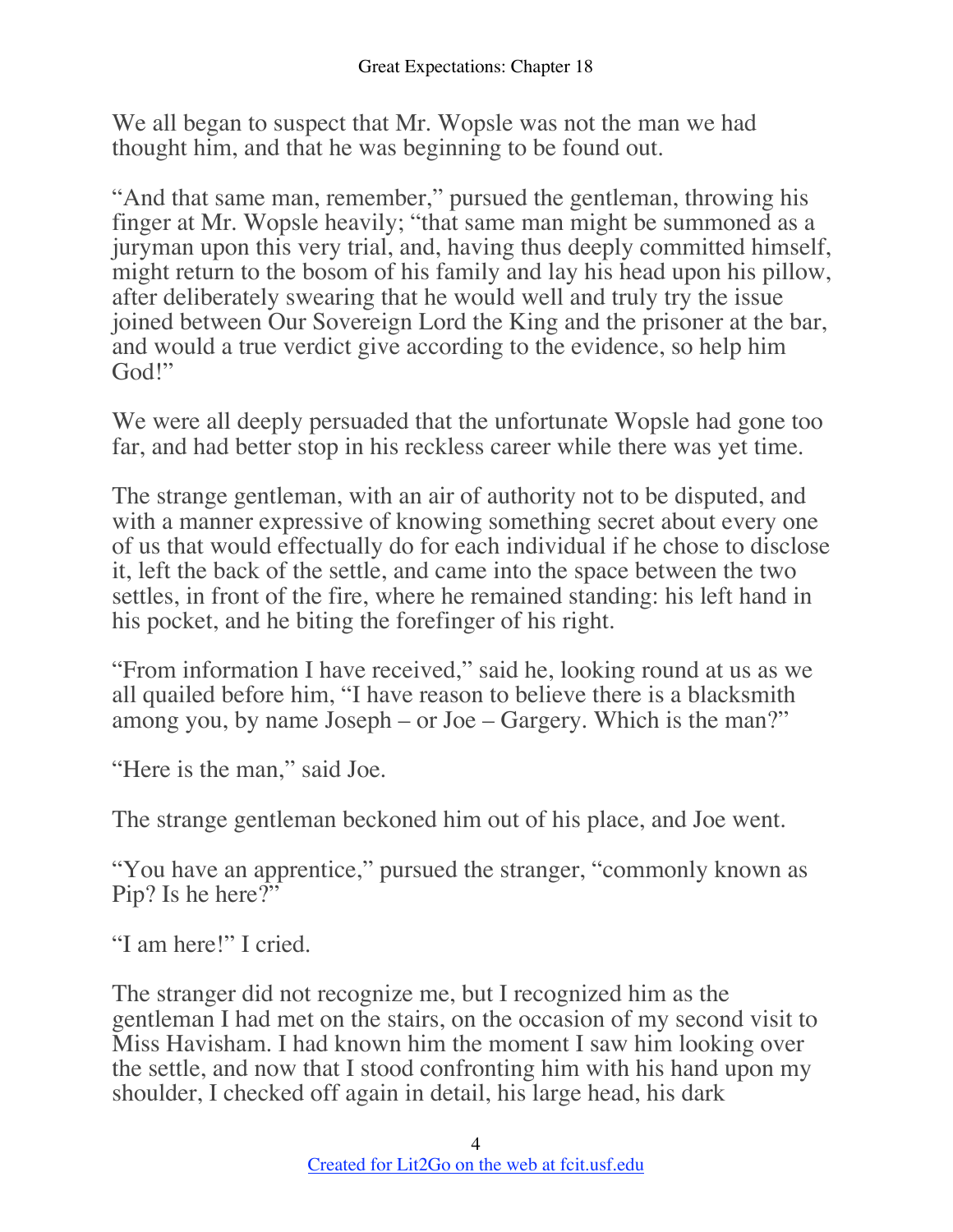complexion, his deep-set eyes, his bushy black eyebrows, his large watch-chain, his strong black dots of beard and whisker, and even the smell of scented soap on his great hand.

"I wish to have a private conference with you two," said he, when he had surveyed me at his leisure. "It will take a little time. Perhaps we had better go to your place of residence. I prefer not to anticipate my communication here; you will impart as much or as little of it as you please to your friends afterwards; I have nothing to do with that."

Amidst a wondering silence, we three walked out of the Jolly Bargemen, and in a wondering silence walked home. While going along, the strange gentleman occasionally looked at me, and occasionally bit the side of his finger. As we neared home, Joe vaguely acknowledging the occasion as an impressive and ceremonious one, went on ahead to open the front door. Our conference was held in the state parlour, which was feebly lighted by one candle.

It began with the strange gentleman's sitting down at the table, drawing the candle to him, and looking over some entries in his pocket-book. He then put up the pocket-book and set the candle a little aside: after peering round it into the darkness at Joe and me, to ascertain which was which.

"My name," he said, "is Jaggers, and I am a lawyer in London. I am pretty well known. I have unusual business to transact with you, and I commence by explaining that it is not of my originating. If my advice had been asked, I should not have been here. It was not asked, and you see me here. What I have to do as the confidential agent of another, I do. No less, no more."

Finding that he could not see us very well from where he sat, he got up, and threw one leg over the back of a chair and leaned upon it; thus having one foot on the seat of the chair, and one foot on the ground.

"Now, Joseph Gargery, I am the bearer of an offer to relieve you of this young fellow your apprentice. You would not object to cancel his indentures, at his request and for his good? You would want nothing for so doing?"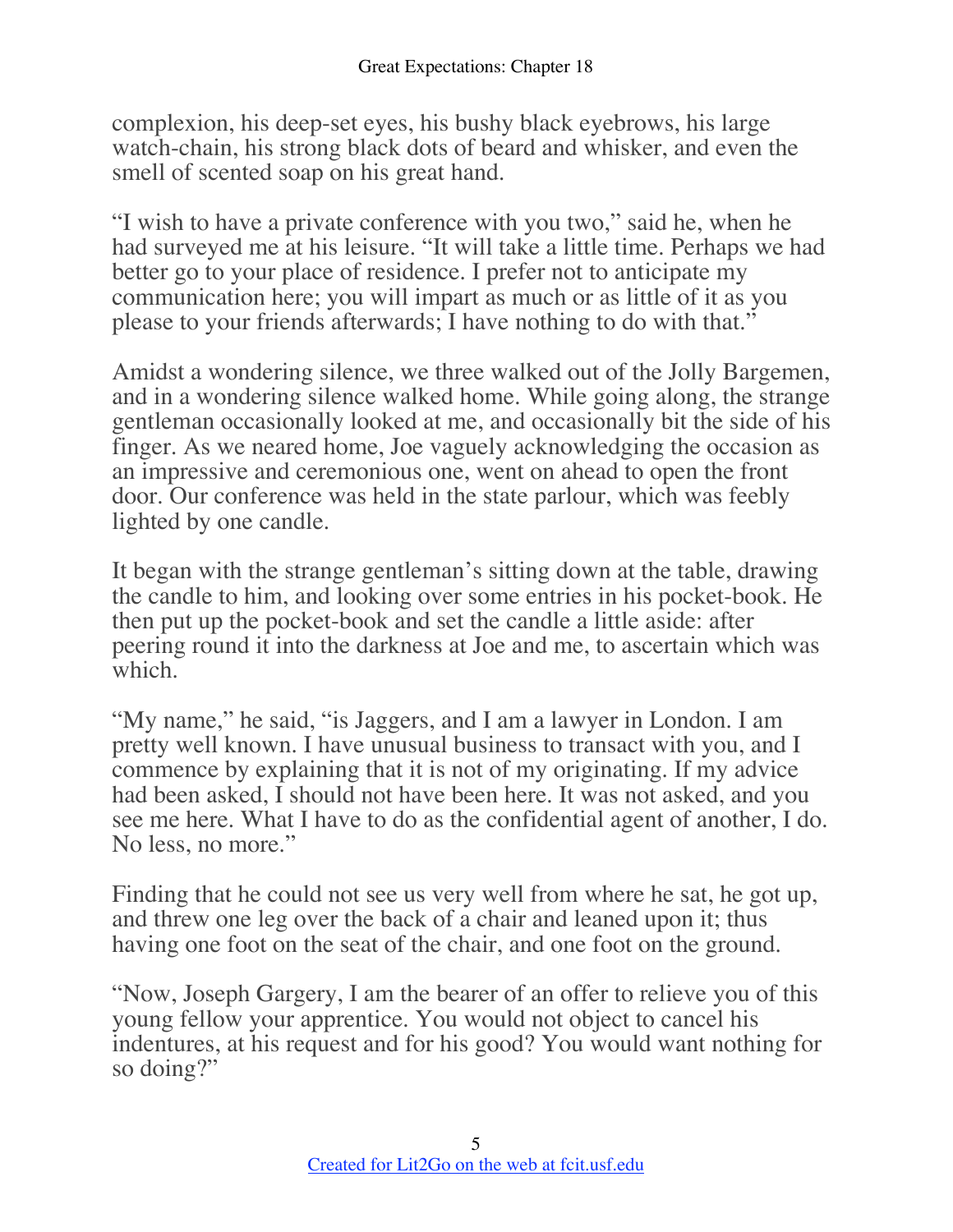"Lord forbid that I should want anything for not standing in Pip's way," said Joe, staring.

"Lord forbidding is pious, but not to the purpose," returned Mr Jaggers. "The question is, Would you want anything? Do you want anything?"

"The answer is," returned Joe, sternly, "No."

I thought Mr. Jaggers glanced at Joe, as if he considered him a fool for his disinterestedness. But I was too much bewildered between breathless curiosity and surprise, to be sure of it.

"Very well," said Mr. Jaggers. "Recollect the admission you have made, and don't try to go from it presently."

"Who's a-going to try?" retorted Joe.

"I don't say anybody is. Do you keep a dog?"

"Yes, I do keep a dog."

"Bear in mind then, that Brag is a good dog, but Holdfast is a better. Bear that in mind, will you?" repeated Mr. Jaggers, shutting his eyes and nodding his head at Joe, as if he were forgiving him something. "Now, I return to this young fellow. And the communication I have got to make is, that he has great expectations."

Joe and I gasped, and looked at one another.

"I am instructed to communicate to him," said Mr. Jaggers, throwing his finger at me sideways, "that he will come into a handsome property. Further, that it is the desire of the present possessor of that property, that he be immediately removed from his present sphere of life and from this place, and be brought up as a gentleman – in a word, as a young fellow of great expectations."

My dream was out; my wild fancy was surpassed by sober reality; Miss Havisham was going to make my fortune on a grand scale.

"Now, Mr. Pip," pursued the lawyer, "I address the rest of what I have to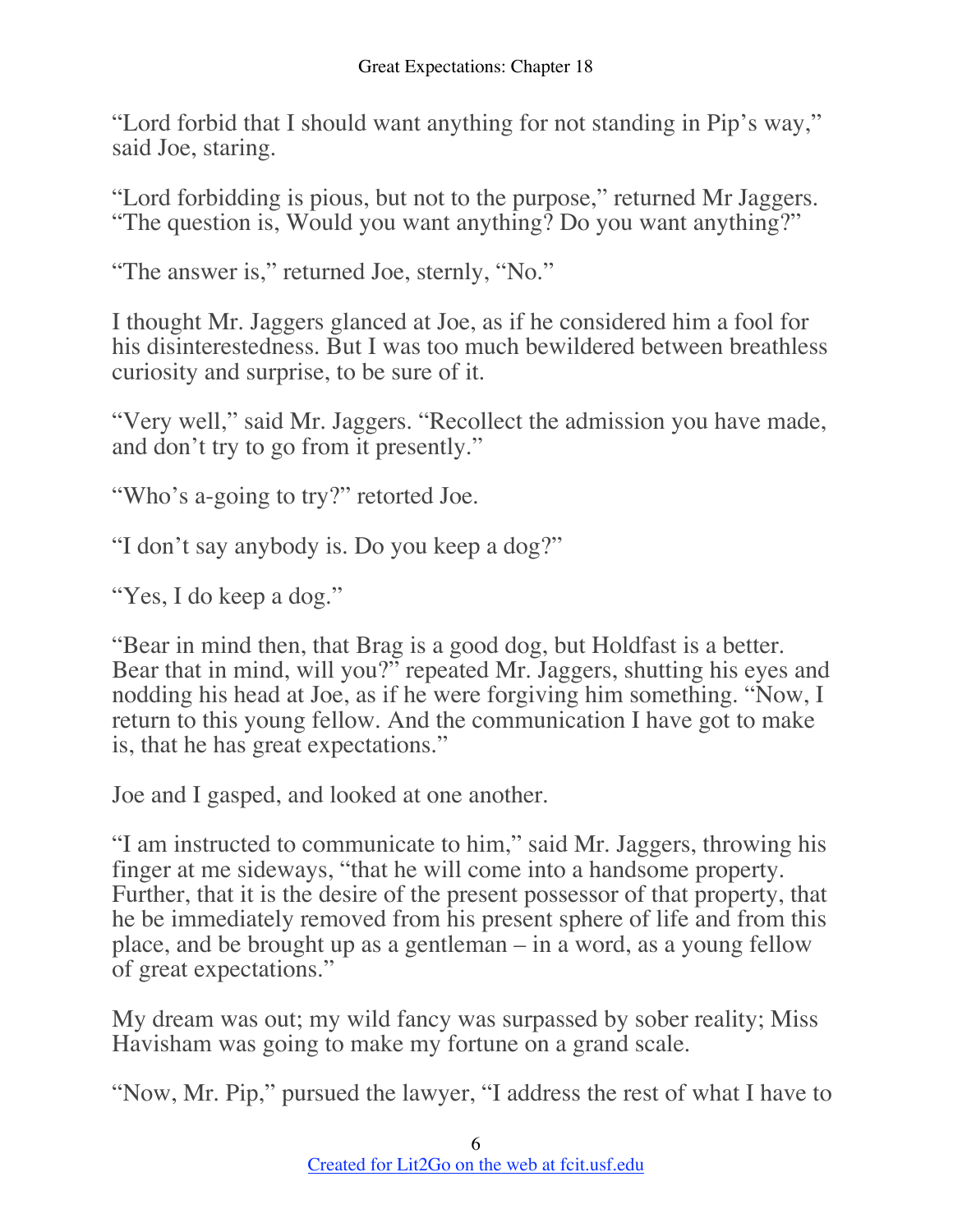say, to you. You are to understand, first, that it is the request of the person from whom I take my instructions, that you always bear the name of Pip. You will have no objection, I dare say, to your great expectations being encumbered with that easy condition. But if you have any objection, this is the time to mention it."

My heart was beating so fast, and there was such a singing in my ears, that I could scarcely stammer I had no objection.

"I should think not! Now you are to understand, secondly, Mr. Pip, that the name of the person who is your liberal benefactor remains a profound secret, until the person chooses to reveal it. I am empowered to mention that it is the intention of the person to reveal it at first hand by word of mouth to yourself. When or where that intention may be carried out, I cannot say; no one can say. It may be years hence. Now, you are distinctly to understand that you are most positively prohibited from making any inquiry on this head, or any allusion or reference, however distant, to any individual whomsoever as the individual, in all the communications you may have with me. If you have a suspicion in your own breast, keep that suspicion in your own breast. It is not the least to the purpose what the reasons of this prohibition are; they may be the strongest and gravest reasons, or they may be mere whim. This is not for you to inquire into. The condition is laid down. Your acceptance of it, and your observance of it as binding, is the only remaining condition that I am charged with, by the person from whom I take my instructions, and for whom I am not otherwise responsible. That person is the person from whom you derive your expectations, and the secret is solely held by that person and by me. Again, not a very difficult condition with which to encumber such a rise in fortune; but if you have any objection to it, this is the time to mention it. Speak out."

Once more, I stammered with difficulty that I had no objection.

"I should think not! Now, Mr. Pip, I have done with stipulations." Though he called me Mr. Pip, and began rather to make up to me, he still could not get rid of a certain air of bullying suspicion; and even now he occasionally shut his eyes and threw his finger at me while he spoke, as much as to express that he knew all kinds of things to my disparagement, if he only chose to mention them. "We come next, to mere details of arrangement. You must know that, although I have used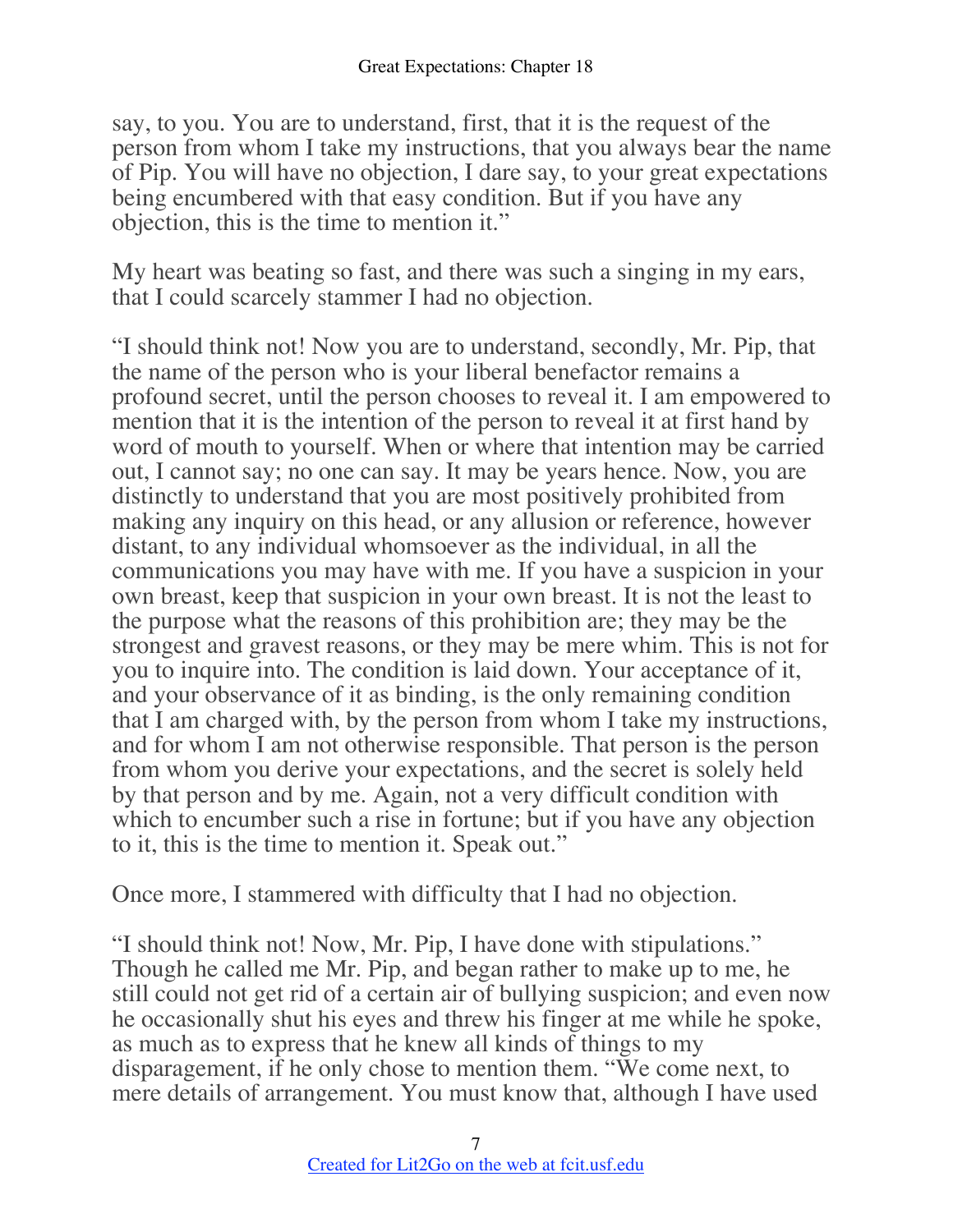the term "expectations" more than once, you are not endowed with expectations only. There is already lodged in my hands, a sum of money amply sufficient for your suitable education and maintenance. You will please consider me your guardian. Oh!" for I was going to thank him, "I tell you at once, I am paid for my services, or I shouldn't render them. It is considered that you must be better educated, in accordance with your altered position, and that you will be alive to the importance and necessity of at once entering on that advantage."

I said I had always longed for it.

"Never mind what you have always longed for, Mr. Pip," he retorted; "keep to the record. If you long for it now, that's enough. Am I answered that you are ready to be placed at once, under some proper tutor? Is that it?"

I stammered yes, that was it.

"Good. Now, your inclinations are to be consulted. I don't think that wise, mind, but it's my trust. Have you ever heard of any tutor whom you would prefer to another?"

I had never heard of any tutor but Biddy and Mr. Wopsle's greataunt; so, I replied in the negative.

"There is a certain tutor, of whom I have some knowledge, who I think might suit the purpose," said Mr. Jaggers. "I don't recommend him, observe; because I never recommend anybody. The gentleman I speak of, is one Mr. Matthew Pocket."

Ah! I caught at the name directly. Miss Havisham's relation. The Matthew whom Mr. and Mrs. Camilla had spoken of. The Matthew whose place was to be at Miss Havisham's head, when she lay dead, in her bride's dress on the bride's table.

"You know the name?" said Mr. Jaggers, looking shrewdly at me, and then shutting up his eyes while he waited for my answer.

My answer was, that I had heard of the name.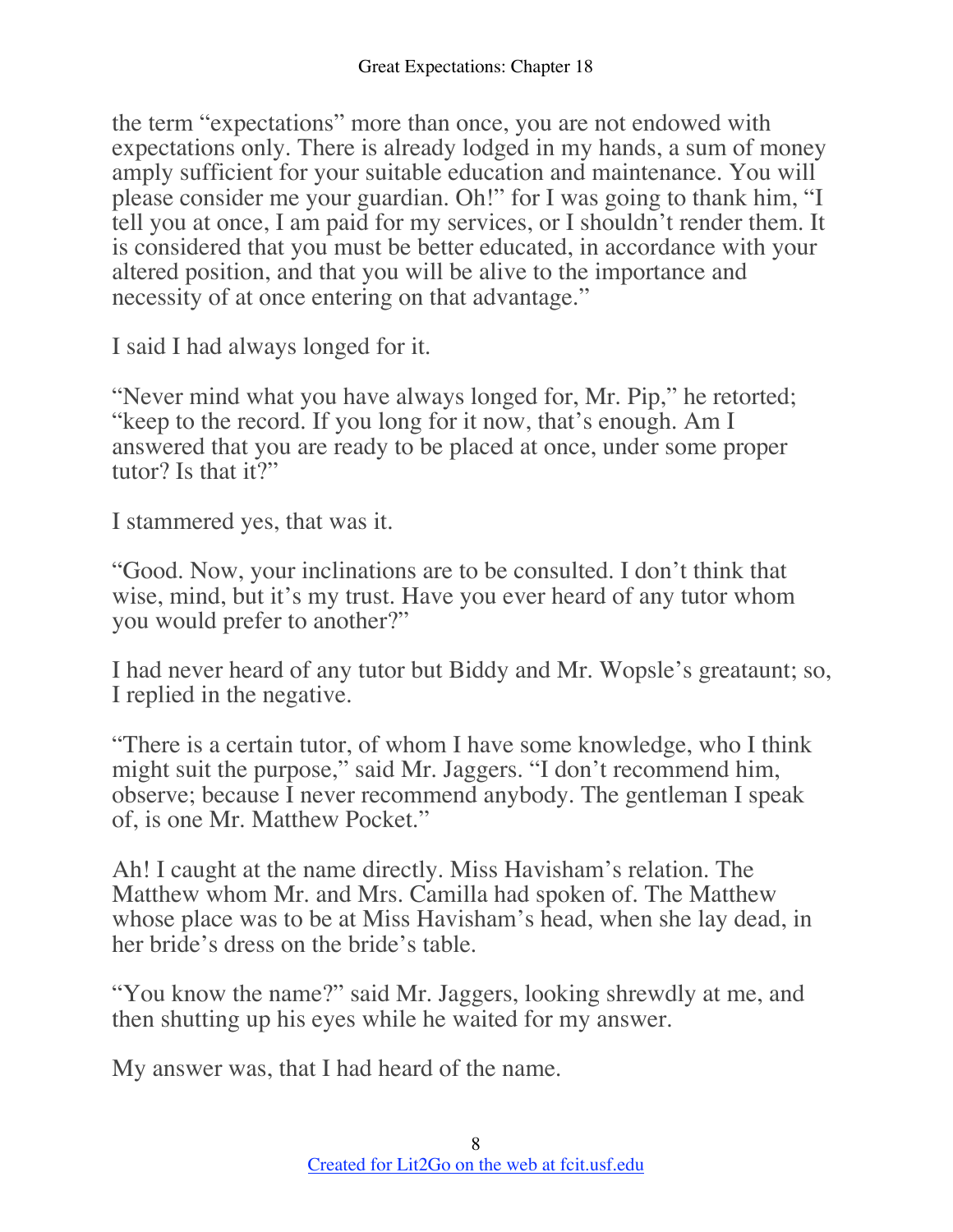"Oh!" said he. "You have heard of the name. But the question is, what do you say of it?"

I said, or tried to say, that I was much obliged to him for his recommendation—

"No, my young friend!" he interrupted, shaking his great head very slowly. "Recollect yourself!"

Not recollecting myself, I began again that I was much obliged to him for his recommendation—

"No, my young friend," he interrupted, shaking his head and frowning and smiling both at once; "no, no, no; it's very well done, but it won't do; you are too young to fix me with it. Recommendation is not the word, Mr. Pip. Try another."

Correcting myself, I said that I was much obliged to him for his mention of Mr. Matthew Pocket—

"That's more like it!" cried Mr. Jaggers.

- And (I added), I would gladly try that gentleman.

"Good. You had better try him in his own house. The way shall be prepared for you, and you can see his son first, who is in London. When will you come to London?"

I said (glancing at Joe, who stood looking on, motionless), that I supposed I could come directly.

"First," said Mr. Jaggers, "you should have some new clothes to come in, and they should not be working clothes. Say this day week. You'll want some money. Shall I leave you twenty guineas?"

He produced a long purse, with the greatest coolness, and counted them out on the table and pushed them over to me. This was the first time he had taken his leg from the chair. He sat astride of the chair when he had pushed the money over, and sat swinging his purse and eyeing Joe.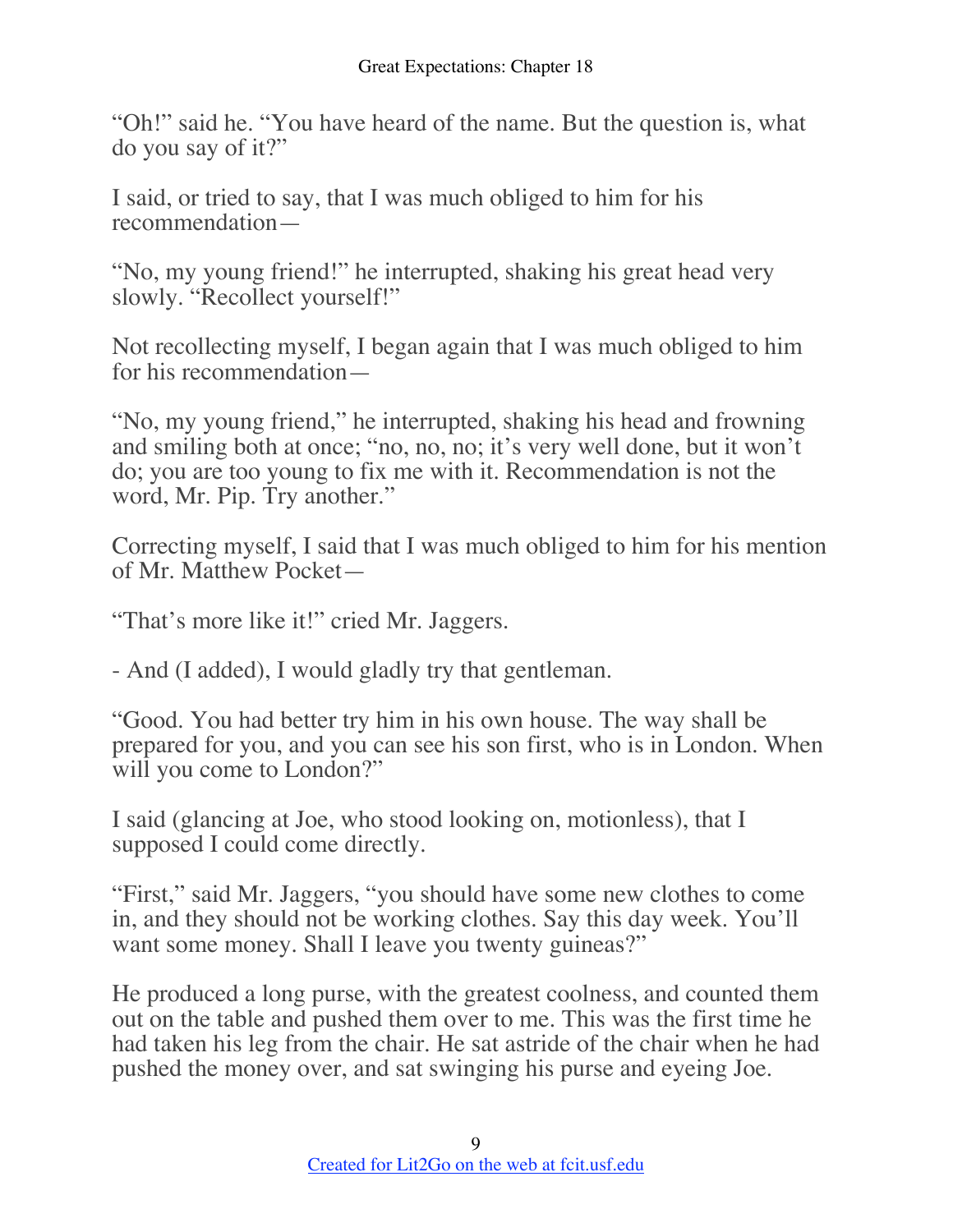"Well, Joseph Gargery? You look dumbfoundered?"

"I am!" said Joe, in a very decided manner.

"It was understood that you wanted nothing for yourself, remember?"

"It were understood," said Joe. "And it are understood. And it ever will be similar according."

"But what," said Mr. Jaggers, swinging his purse, "what if it was in my instructions to make you a present, as compensation?"

"As compensation what for?" Joe demanded.

"For the loss of his services."

Joe laid his hand upon my shoulder with the touch of a woman. I have often thought him since, like the steam-hammer, that can crush a man or pat an egg-shell, in his combination of strength with gentleness. "Pip is that hearty welcome," said Joe, "to go free with his services, to honour and fortun', as no words can tell him. But if you think as Money can make compensation to me for the loss of the little child – what come to the forge – and ever the best of friends!—"

O dear good Joe, whom I was so ready to leave and so unthankful to, I see you again, with your muscular blacksmith's arm before your eyes, and your broad chest heaving, and your voice dying away. O dear good faithful tender Joe, I feel the loving tremble of your hand upon my arm, as solemnly this day as if it had been the rustle of an angel's wing!

But I encouraged Joe at the time. I was lost in the mazes of my future fortunes, and could not retrace the by-paths we had trodden together. I begged Joe to be comforted, for (as he said) we had ever been the best of friends, and (as I said) we ever would be so. Joe scooped his eyes with his disengaged wrist, as if he were bent on gouging himself, but said not another word.

Mr. Jaggers had looked on at this, as one who recognized in Joe the village idiot, and in me his keeper. When it was over, he said, weighing in his hand the purse he had ceased to swing: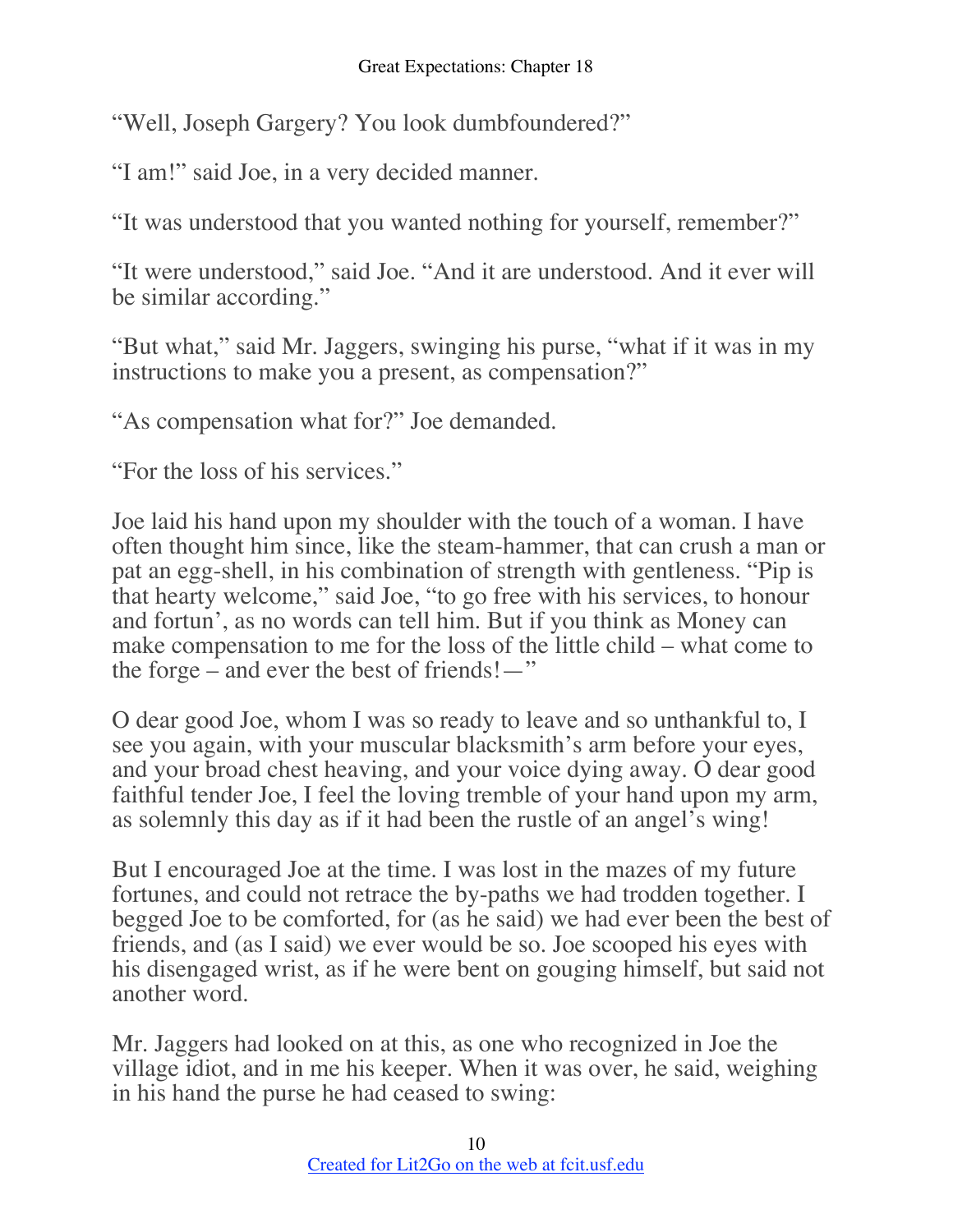"Now, Joseph Gargery, I warn you this is your last chance. No half measures with me. If you mean to take a present that I have it in charge to make you, speak out, and you shall have it. If on the contrary you mean to say—" Here, to his great amazement, he was stopped by Joe's suddenly working round him with every demonstration of a fell pugilistic purpose.

"Which I meantersay," cried Joe, "that if you come into my place bullbaiting and badgering me, come out! Which I meantersay as sech if you're a man, come on! Which I meantersay that what I say, I meantersay and stand or fall by!"

I drew Joe away, and he immediately became placable; merely stating to me, in an obliging manner and as a polite expostulatory notice to any one whom it might happen to concern, that he were not a going to be bull-baited and badgered in his own place. Mr. Jaggers had risen when Joe demonstrated, and had backed near the door. Without evincing any inclination to come in again, he there delivered his valedictory remarks. They were these:

"Well, Mr. Pip, I think the sooner you leave here – as you are to be a gentleman – the better. Let it stand for this day week, and you shall receive my printed address in the meantime. You can take a hackneycoach at the stage-coach office in London, and come straight to me. Understand, that I express no opinion, one way or other, on the trust I undertake. I am paid for undertaking it, and I do so. Now, understand that, finally. Understand that!"

He was throwing his finger at both of us, and I think would have gone on, but for his seeming to think Joe dangerous, and going off.

Something came into my head which induced me to run after him, as he was going down to the Jolly Bargemen where he had left a hired carriage.

"I beg your pardon, Mr. Jaggers."

"Halloa!" said he, facing round, "what's the matter?"

"I wish to be quite right, Mr. Jaggers, and to keep to your directions; so I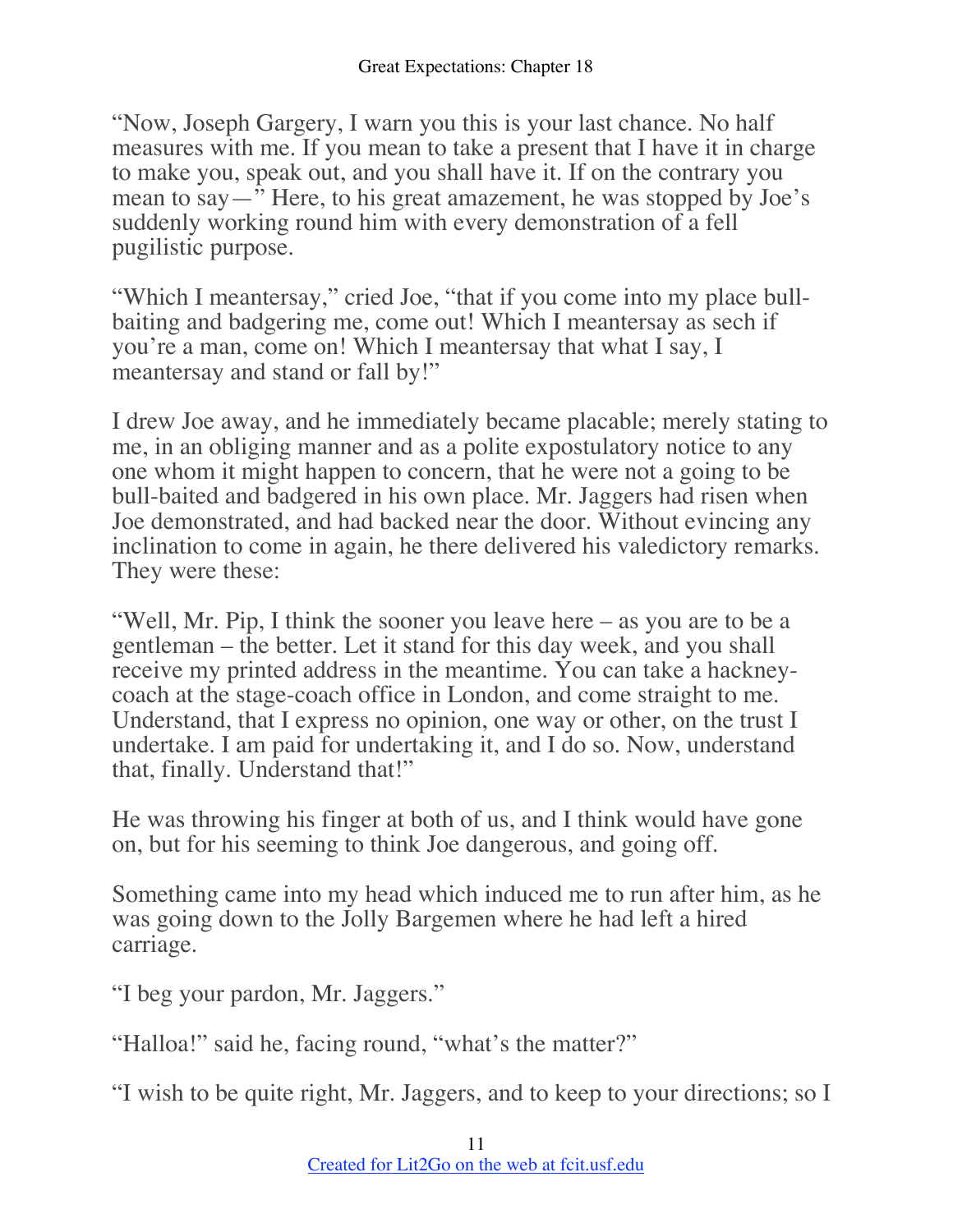thought I had better ask. Would there be any objection to my taking leave of any one I know, about here, before I go away?"

"No," said he, looking as if he hardly understood me.

"I don't mean in the village only, but up-town?"

"No," said he. "No objection."

I thanked him and ran home again, and there I found that Joe had already locked the front door and vacated the state parlour, and was seated by the kitchen fire with a hand on each knee, gazing intently at the burning coals. I too sat down before the fire and gazed at the coals, and nothing was said for a long time.

My sister was in her cushioned chair in her corner, and Biddy sat at her needlework before the fire, and Joe sat next Biddy, and I sat next Joe in the corner opposite my sister. The more I looked into the glowing coals, the more incapable I became of looking at Joe; the longer the silence lasted, the more unable I felt to speak.

At length I got out, "Joe, have you told Biddy?"

"No, Pip," returned Joe, still looking at the fire, and holding his knees tight, as if he had private information that they intended to make off somewhere, "which I left it to yourself, Pip."

"I would rather you told, Joe."

"Pip's a gentleman of fortun' then," said Joe, "and God bless him in it!"

Biddy dropped her work, and looked at me. Joe held his knees and looked at me. I looked at both of them. After a pause, they both heartily congratulated me; but there was a certain touch of sadness in their congratulations, that I rather resented.

I took it upon myself to impress Biddy (and through Biddy, Joe) with the grave obligation I considered my friends under, to know nothing and say nothing about the maker of my fortune. It would all come out in good time, I observed, and in the meanwhile nothing was to be said, save that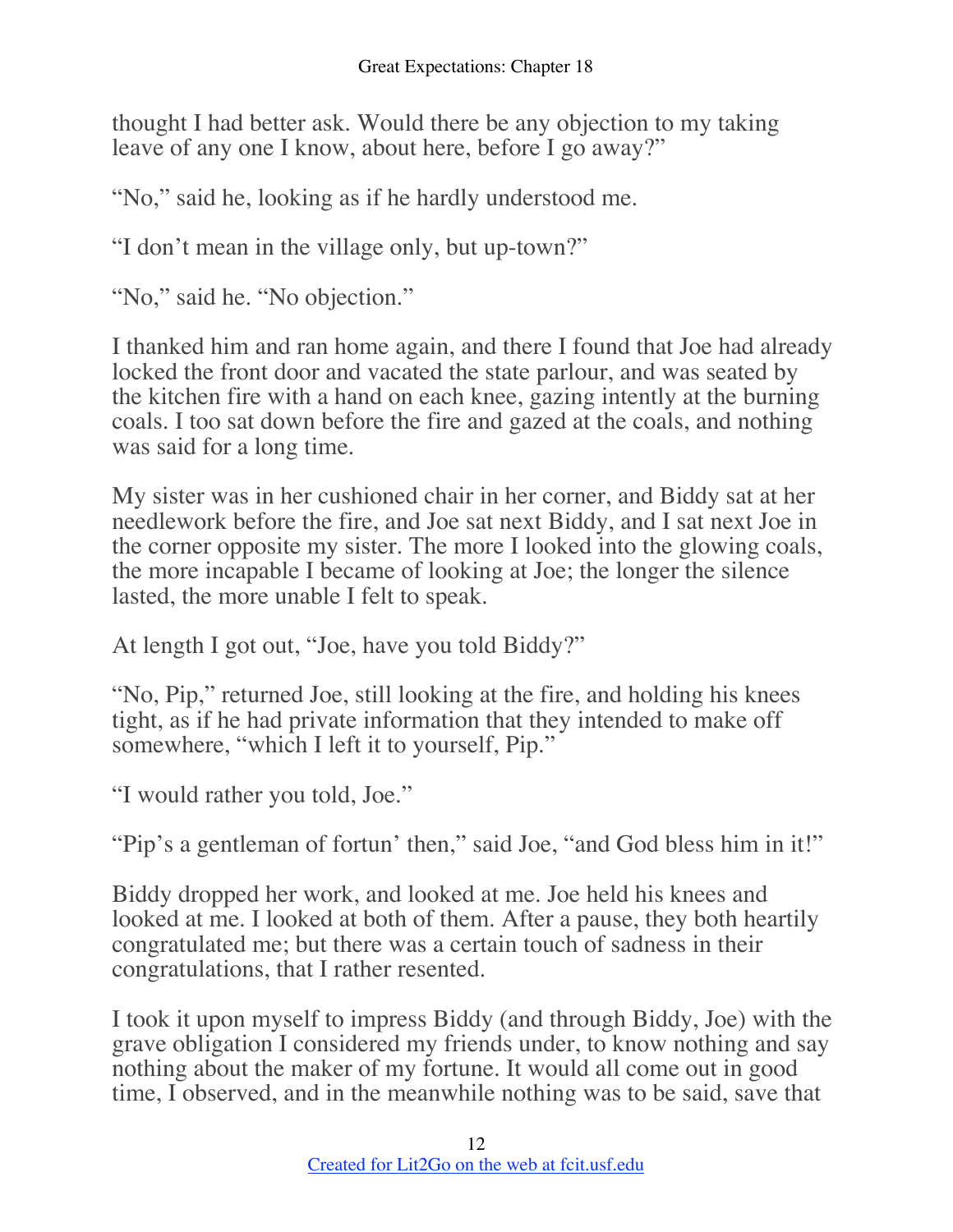I had come into great expectations from a mysterious patron. Biddy nodded her head thoughtfully at the fire as she took up her work again, and said she would be very particular; and Joe, still detaining his knees, said, "Ay, ay, I'll be ekervally partickler, Pip;" and then they congratulated me again, and went on to express so much wonder at the notion of my being a gentleman, that I didn't half like it.

Infinite pains were then taken by Biddy to convey to my sister some idea of what had happened. To the best of my belief, those efforts entirely failed. She laughed and nodded her head a great many times, and even repeated after Biddy, the words "Pip" and "Property." But I doubt if they had more meaning in them than an election cry, and I cannot suggest a darker picture of her state of mind.

I never could have believed it without experience, but as Joe and Biddy became more at their cheerful ease again, I became quite gloomy. Dissatisfied with my fortune, of course I could not be; but it is possible that I may have been, without quite knowing it, dissatisfied with myself.

Anyhow, I sat with my elbow on my knee and my face upon my hand, looking into the fire, as those two talked about my going away, and about what they should do without me, and all that. And whenever I caught one of them looking at me, though never so pleasantly (and they often looked at me – particularly Biddy), I felt offended: as if they were expressing some mistrust of me. Though Heaven knows they never did by word or sign.

At those times I would get up and look out at the door; for, our kitchen door opened at once upon the night, and stood open on summer evenings to air the room. The very stars to which I then raised my eyes, I am afraid I took to be but poor and humble stars for glittering on the rustic objects among which I had passed my life.

"Saturday night," said I, when we sat at our supper of bread-and-cheese and beer. "Five more days, and then the day before the day! They'll soon go."

"Yes, Pip," observed Joe, whose voice sounded hollow in his beer mug. "They'll soon go."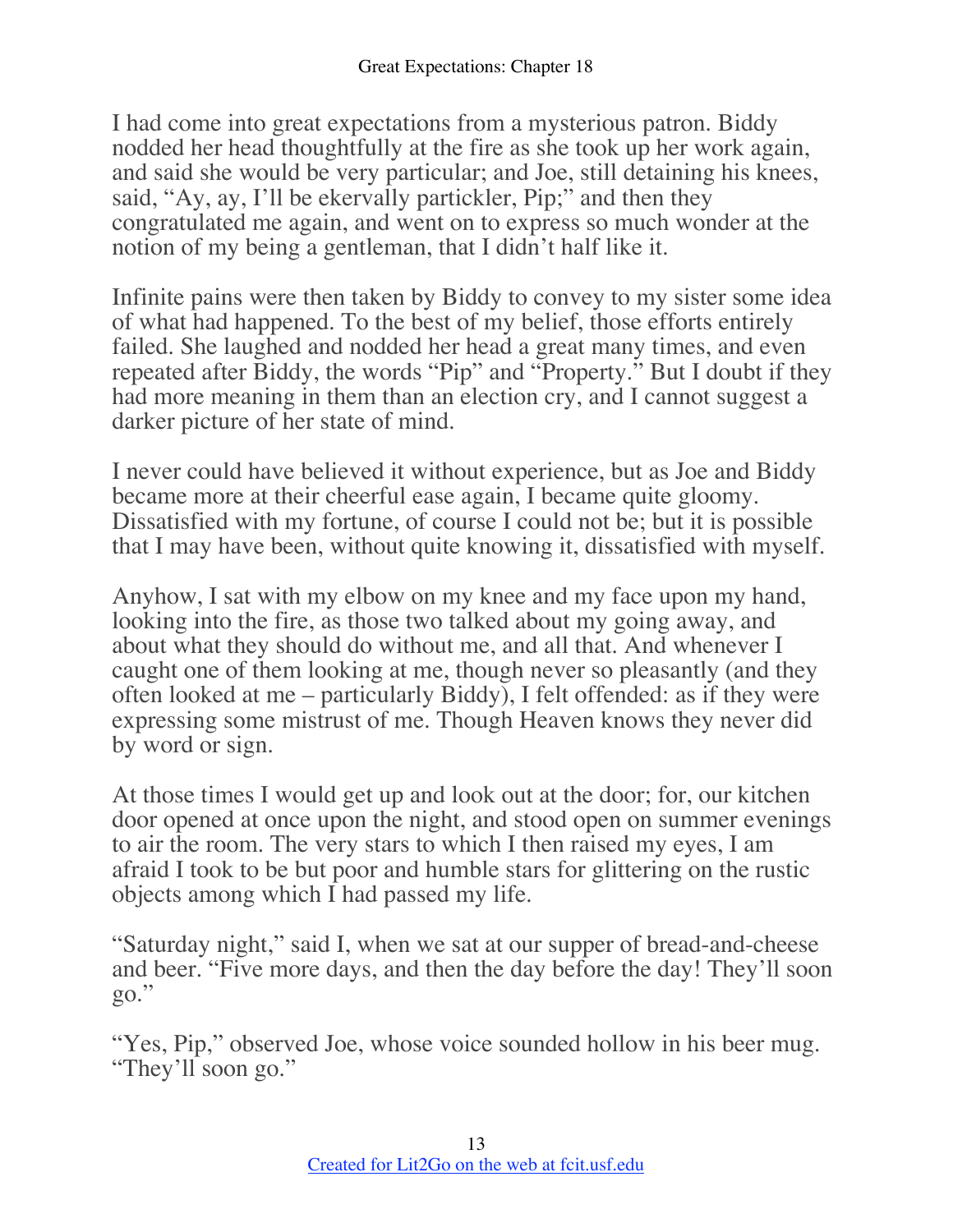"Soon, soon go," said Biddy.

"I have been thinking, Joe, that when I go down town on Monday, and order my new clothes, I shall tell the tailor that I'll come and put them on there, or that I'll have them sent to Mr. Pumblechook's. It would be very disagreeable to be stared at by all the people here."

"Mr. and Mrs. Hubble might like to see you in your new genteel figure too, Pip," said Joe, industriously cutting his bread, with his cheese on it, in the palm of his left hand, and glancing at my untasted supper as if he thought of the time when we used to compare slices. "So might Wopsle. And the Jolly Bargemen might take it as a compliment."

"That's just what I don't want, Joe. They would make such a business of it – such a coarse and common business – that I couldn't bear myself."

"Ah, that indeed, Pip!" said Joe. "If you couldn't abear yourself—"

Biddy asked me here, as she sat holding my sister's plate, "Have you thought about when you'll show yourself to Mr. Gargery, and your sister, and me? You will show yourself to us; won't you?"

"Biddy," I returned with some resentment, "you are so exceedingly quick that it's difficult to keep up with you."

("She always were quick," observed Joe.)

"If you had waited another moment, Biddy, you would have heard me say that I shall bring my clothes here in a bundle one evening – most likely on the evening before I go away."

Biddy said no more. Handsomely forgiving her, I soon exchanged an affectionate good-night with her and Joe, and went up to bed. When I got into my little room, I sat down and took a long look at it, as a mean little room that I should soon be parted from and raised above, for ever, It was furnished with fresh young remembrances too, and even at the same moment I fell into much the same confused division of mind between it and the better rooms to which I was going, as I had been in so often between the forge and Miss Havisham's, and Biddy and Estella.